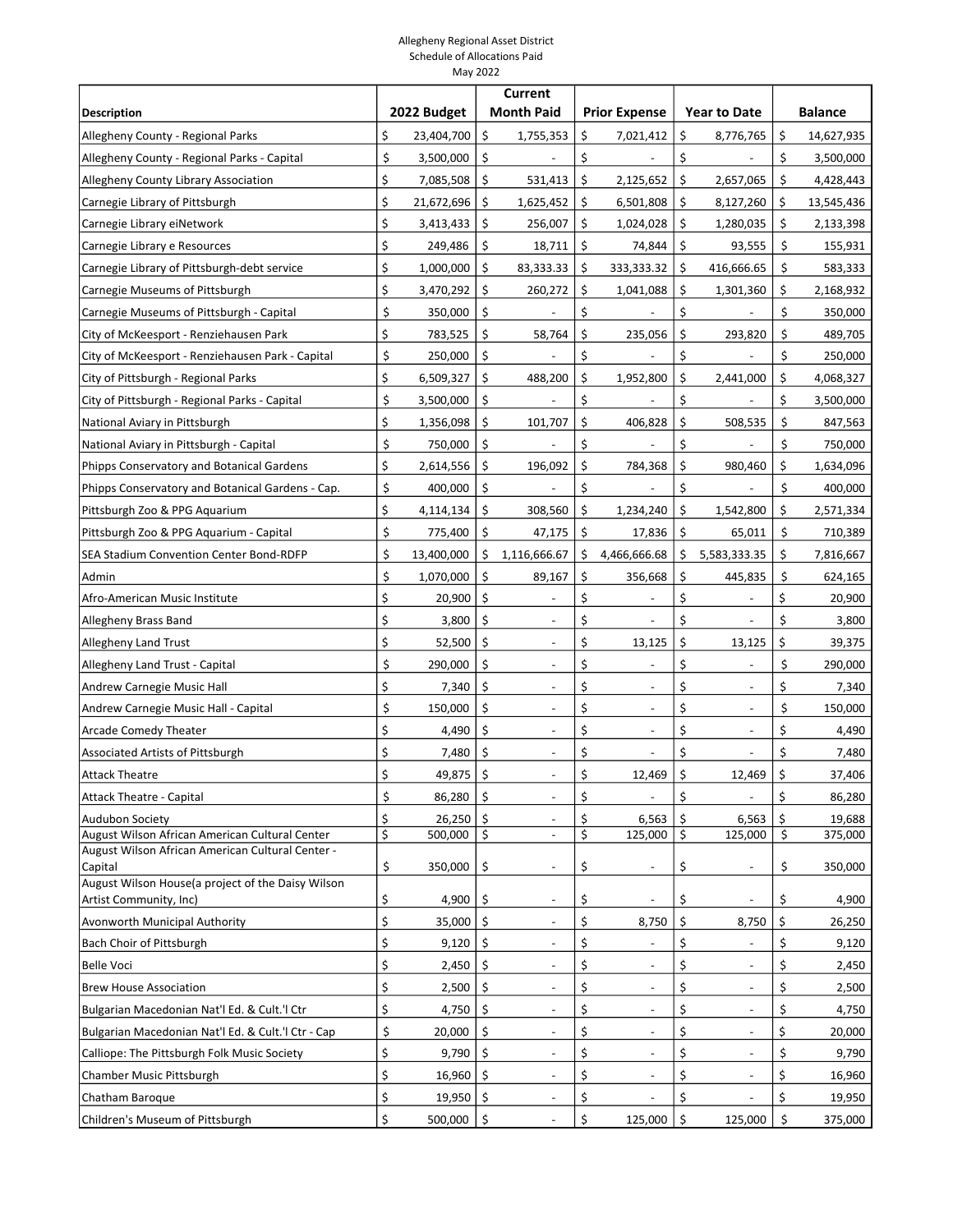|                                                  |                 | <b>Current</b>                     |                                |                     |    |                |
|--------------------------------------------------|-----------------|------------------------------------|--------------------------------|---------------------|----|----------------|
| <b>Description</b>                               | 2022 Budget     | <b>Month Paid</b>                  | <b>Prior Expense</b>           | <b>Year to Date</b> |    | <b>Balance</b> |
| Children's Museum of Pittsburgh - Capital        | \$<br>445,000   | \$                                 | \$                             | \$                  | \$ | 445,000        |
| City of Asylum/Pittsburgh                        | \$<br>40,000    | \$                                 | \$<br>10,000                   | \$<br>10,000        | \$ | 30,000         |
| City Theatre                                     | \$<br>125,000   | \$<br>$\overline{\phantom{a}}$     | \$<br>31,250                   | \$<br>31,250        | \$ | 93,750         |
| City Theatre - Capital                           | \$<br>75,000    | \$                                 | \$                             | \$                  | \$ | 75,000         |
| Contemporary Craft                               | \$<br>79,800    | \$                                 | \$<br>19,950                   | \$<br>19,950        | \$ | 59,850         |
| corning dances & company dba corningworks        | \$<br>3,420     | \$<br>$\overline{\phantom{a}}$     | \$                             | \$                  | \$ | 3,420          |
| corning dances & company dba corningworks - Cap. | \$<br>10,000    |                                    | \$<br>10,000                   | \$<br>10,000        | \$ |                |
| Dreams of Hope                                   | \$<br>10,770    | \$                                 | \$                             | \$                  | \$ | 10,770         |
| Edgewood Symphony Orchestra                      | Ś<br>4,640      | \$<br>$\overline{\phantom{a}}$     | \$<br>$\overline{\phantom{a}}$ | \$<br>L.            | \$ | 4,640          |
| Film Pittsburgh                                  | \$<br>6,990     | \$                                 | \$<br>$\overline{\phantom{a}}$ | \$                  | \$ | 6,990          |
| Focus on Renewal(Father Ryan Arts Center)        | \$<br>10,500    | \$                                 | \$                             | \$                  | \$ | 10,500         |
| <b>Front Porch Theatricals</b>                   | \$<br>9,790     | \$                                 | \$<br>$\overline{a}$           | \$                  | \$ | 9,790          |
| Gemini Theater Company                           | \$<br>6,950     | \$<br>$\overline{\phantom{a}}$     | \$<br>$\overline{a}$           | \$                  | \$ | 6,950          |
| Greater Pittsburgh Arts Council                  | \$<br>99,750    | \$<br>$\overline{\phantom{m}}$     | \$<br>24,938                   | \$<br>24,938        | \$ | 74,813         |
| <b>Guardians Of Sound</b>                        | \$<br>2,500     | \$<br>$\overline{\phantom{a}}$     | \$                             | \$                  | \$ | 2,500          |
| Hill Dance Academy Theatre (HDAT)                | \$<br>27,440    | \$                                 | \$<br>6,860                    | \$<br>6,860         | \$ | 20,580         |
| Hill Dance Academy Theatre (HDAT) - Capital      | \$<br>300,000   | \$<br>$\overline{\phantom{a}}$     | \$                             | \$                  | \$ | 300,000        |
| Holocaust Center of Pittsburgh                   | \$<br>5,000     | \$                                 | \$                             | \$                  | \$ | 5,000          |
| Kelly Strayhorn Theater                          | \$<br>72,000    | \$                                 | \$<br>18,000                   | \$<br>18,000        | \$ | 54,000         |
| Manchester Craftsmen's Guild                     | \$<br>410,000   | \$<br>$\overline{\phantom{a}}$     | \$<br>102,500                  | \$<br>102,500       | Ś. | 307,500        |
| <b>Mattress Factory</b>                          | \$<br>89,780    | \$<br>$\overline{\phantom{a}}$     | \$<br>22,445                   | \$<br>22,445        | \$ | 67,335         |
| Mendelssohn Choir                                | \$<br>12,360    | \$                                 | \$                             | \$                  | \$ | 12,360         |
| New Hazlett Theater                              | \$<br>34,920    | \$                                 | \$<br>8,730                    | \$<br>8,730         | \$ | 26,190         |
| New Hazlett Theater - Capital                    | \$<br>75,000    | \$<br>$\overline{\phantom{a}}$     | \$<br>$\overline{a}$           | \$                  | \$ | 75,000         |
| New Horizon Theater                              | \$<br>30,400    | \$<br>$\overline{\phantom{a}}$     | \$<br>7,600                    | \$<br>7,600         | \$ | 22,800         |
| North Hills Art Center                           | \$<br>13,210    | \$                                 | \$                             | \$                  | \$ | 13,210         |
| North Hills Art Center - Capital                 | \$<br>7,000     | \$<br>$\overline{\phantom{a}}$     | \$<br>$\overline{a}$           | \$                  | \$ | 7,000          |
| North Pittsburgh Symphonic Band                  | \$<br>2,000     | \$<br>$\overline{\phantom{a}}$     | \$<br>$\overline{\phantom{a}}$ | \$                  | \$ | 2,000          |
| <b>PICT Classic Theatre</b>                      | Ś<br>42,080     | \$                                 | \$<br>10,520                   | \$<br>10,520        | \$ | 31,560         |
| Pittsburgh Arts & Lectures                       | Ś<br>19,950     | \$                                 | \$                             | \$                  | \$ | 19,950         |
| Pittsburgh Ballet Theatre                        | \$<br>189,530   | \$<br>$\overline{\phantom{a}}$     | \$<br>47,383                   | \$<br>47,383        | \$ | 142,148        |
| Pittsburgh Ballet Theatre - Capital              | \$<br>250,000   | \$                                 | \$                             | \$                  | \$ | 250,000        |
| Pittsburgh Ballet Theatre-Connection             | \$<br>75,000    | \$                                 | \$                             | \$                  | \$ | 75,000         |
| Pittsburgh Botanic Garden                        | \$<br>63,610    | \$<br>$\overline{\phantom{a}}$     | \$<br>15,903                   | \$<br>15,903        | \$ | 47,708         |
| Pittsburgh Botanic Garden - Capital              | \$<br>100,000   | \$                                 | \$                             | \$                  | \$ | 100,000        |
| Pittsburgh Camerata                              | \$<br>3,900     | \$                                 | \$                             | \$                  | \$ | 3,900          |
| Pittsburgh Center for Arts and Media             | \$<br>25,000    | \$                                 | \$<br>6,250                    | \$<br>6,250         | \$ | 18,750         |
| Pittsburgh Civic Light Opera                     | \$<br>199,500   | \$<br>$\overline{\phantom{a}}$     | \$<br>49,875                   | \$<br>49,875        | \$ | 149,625        |
| Pittsburgh Civic Orchestra                       | \$<br>1,800     | \$<br>$\qquad \qquad \blacksquare$ | \$                             | \$                  | \$ | 1,800          |
| Pittsburgh Community Broadcasting Corp. - WYEP   | \$<br>41,580    | \$                                 | \$<br>10,395                   | \$<br>10,395        | \$ | 31,185         |
| Pittsburgh Concert Chorale                       | \$<br>4,750     | \$                                 | \$                             | \$                  | \$ | 4,750          |
| Pittsburgh Cultural Trust                        | \$<br>2,195,130 | \$<br>$\qquad \qquad \blacksquare$ | \$<br>548,783                  | \$<br>548,783       | \$ | 1,646,348      |
| Pittsburgh Cultural Trust - Capital              | \$<br>1,000,000 | \$                                 | \$                             | \$                  | \$ | 1,000,000      |
| Pittsburgh Festival Opera                        | \$<br>17,960    | \$                                 | \$<br>$\overline{a}$           | \$                  | \$ | 17,960         |
| Pittsburgh Girls Choir                           | \$<br>2,450     | $\zeta$                            | \$                             | \$                  | \$ | 2,450          |
| Pittsburgh Glass Center                          | \$<br>64,840    | Ŝ.                                 | \$<br>16,210                   | \$<br>16,210        | \$ | 48,630         |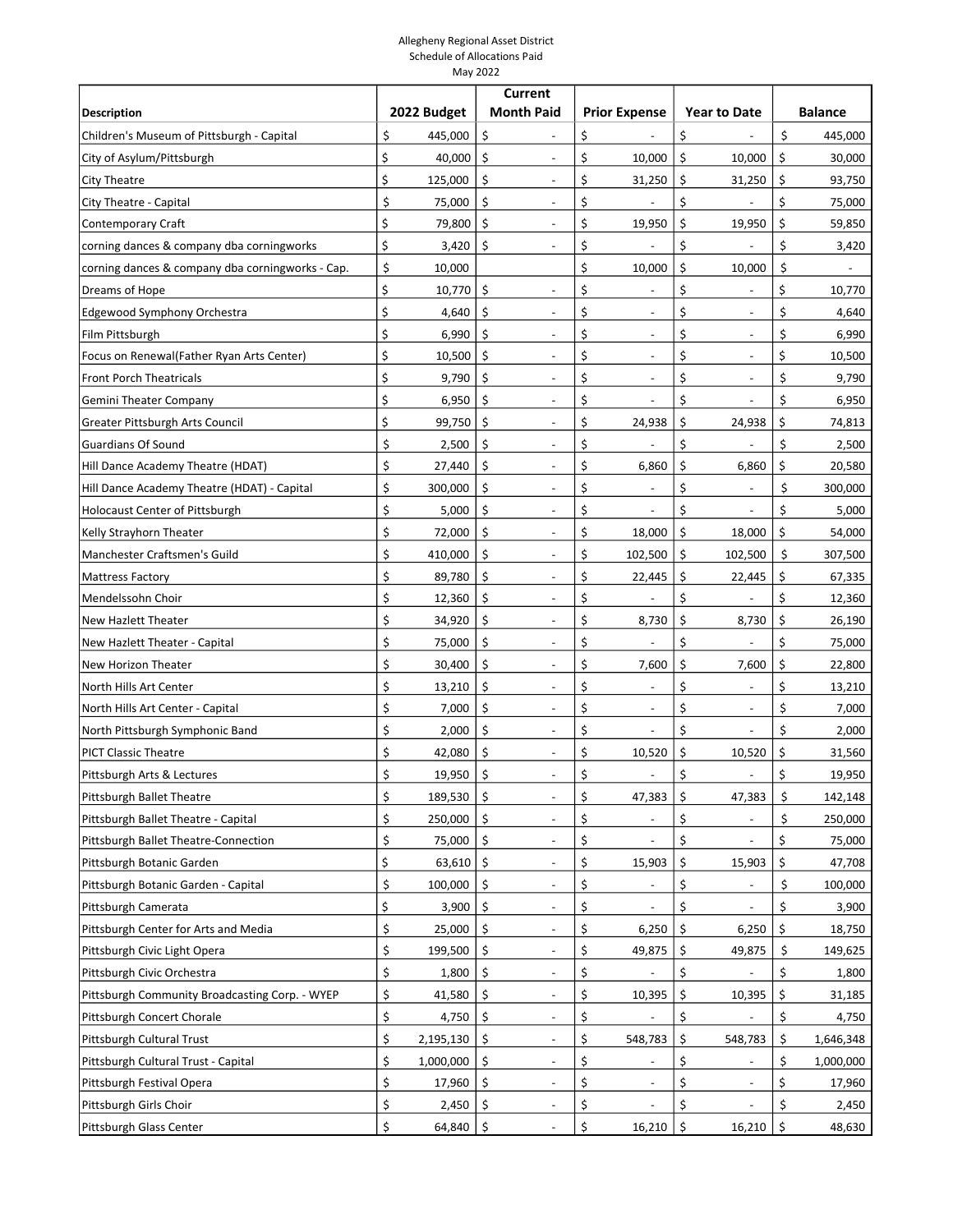|                                                    |                         | <b>Current</b>                     |                                |                                |          |                |
|----------------------------------------------------|-------------------------|------------------------------------|--------------------------------|--------------------------------|----------|----------------|
| <b>Description</b>                                 | 2022 Budget             | <b>Month Paid</b>                  | <b>Prior Expense</b>           | <b>Year to Date</b>            |          | <b>Balance</b> |
| Pittsburgh Glass Center - Capital                  | \$<br>300,000           | \$                                 | \$                             | \$                             | \$       | 300,000        |
| Pittsburgh Musical Theater                         | \$<br>64,840            | \$                                 | \$<br>16,210                   | \$<br>16,210                   | \$       | 48,630         |
| Pittsburgh Musical Theater - Capital               | \$<br>500,000           | \$<br>$\overline{\phantom{a}}$     | \$<br>$\overline{\phantom{m}}$ | \$                             | \$       | 500,000        |
| Pittsburgh New Music Ensemble                      | \$<br>7,600             | \$                                 | \$                             | \$                             | \$       | 7,600          |
| Pittsburgh Opera                                   | \$<br>189,530           | \$                                 | \$<br>47,383                   | \$<br>47,383                   | \$       | 142,148        |
| Pittsburgh Opera - Capital                         | \$<br>190,000           | \$<br>$\overline{\phantom{a}}$     | \$<br>$\overline{a}$           | \$                             | \$       | 190,000        |
| Pittsburgh Philharmonic                            | \$<br>4,900             | \$                                 | \$                             | \$                             | \$       | 4,900          |
| Pittsburgh Playwrights Theatre                     | \$<br>22,950            | \$                                 | \$                             | \$                             | \$       | 22,950         |
| Pittsburgh Public Theater                          | \$<br>200,000           | \$                                 | \$<br>50,000                   | \$<br>50,000                   | \$       | 150,000        |
| Pittsburgh Public Theater - Capital                | \$<br>50,000            | \$<br>$\overline{\phantom{a}}$     | \$                             | \$                             | \$       | 50,000         |
| Pittsburgh Savoyards Inc.                          | \$<br>2,375             | \$<br>$\overline{\phantom{a}}$     | \$                             | \$                             | \$       | 2,375          |
| Pittsburgh Symphony Orchestra                      | \$<br>1,596,000         | \$                                 | \$<br>399,000                  | \$<br>399,000                  | \$       | 1,197,000      |
| Pittsburgh Symphony Orchestra - Capital            | \$<br>100,000           | \$                                 | \$                             | \$                             | \$       | 100,000        |
| Pittsburgh Youth Chorus                            | \$<br>11,260            | \$<br>$\overline{\phantom{m}}$     | \$<br>$\overline{\phantom{a}}$ | \$                             | \$       | 11,260         |
| Pittsburgh Youth Symphony Orchestra                | \$<br>19,570            | \$                                 | \$                             | \$                             | \$       | 19,570         |
| Port Authority of Allegheny County                 | \$<br>3,000,000         | \$<br>225,000                      | \$<br>900,000                  | \$<br>1,125,000                | \$       | 1,875,000      |
| Prime Stage Theatre                                | \$<br>14,970            | \$<br>$\overline{\phantom{m}}$     | \$                             | \$                             | \$       | 14,970         |
| <b>Quantum Theatre</b>                             | \$<br>45,000            | \$                                 | \$<br>11,250                   | \$<br>11,250                   | \$       | 33,750         |
| <b>Radiant Hall Studios</b>                        | \$<br>2,500             | \$                                 | \$                             | \$                             | \$       | 2,500          |
| Renaissance City Choirs                            | \$<br>4,990             | \$                                 | \$                             | \$                             | \$       | 4,990          |
| <b>River City Brass</b>                            | \$<br>112,220           | \$<br>$\overline{\phantom{a}}$     | \$<br>28,055                   | \$<br>28,055                   | \$       | 84,165         |
| Riverlife                                          | \$<br>2,500             | \$                                 | \$                             | \$                             | \$       | 2,500          |
| Riverlife - Capital                                | \$<br>50,000            | \$                                 | \$                             | \$                             | \$       | 50,000         |
| Rivers of Steel Heritage Corporation               | \$<br>25,000            | \$                                 | \$<br>6,250                    | \$<br>6,250                    | \$       | 18,750         |
| Saltworks Theatre Company                          | \$<br>11,260            | \$<br>$\overline{\phantom{m}}$     | \$                             | \$                             | \$       | 11,260         |
| Senator John Heinz History Center                  | \$<br>648,380           | \$                                 | \$<br>162,095                  | \$<br>162,095                  | \$       | 486,285        |
| Silver Eye Center for Photography                  | \$<br>19,950            | \$                                 | \$                             | \$                             | \$       | 19,950         |
| SLB Radio Productions, Inc.                        | \$<br>5,090             | \$<br>$\qquad \qquad \blacksquare$ | \$<br>$\overline{\phantom{m}}$ | \$                             | \$       | 5,090          |
| Soldiers and Sailors Memorial Hall & Museum        | \$<br>303,340           | \$<br>22,751                       | \$<br>91,004                   | \$<br>113,755                  | \$       | 189,585        |
| Soldiers and Sailors Memorial Hall & Museum - Cap  | \$<br>209,756           | \$                                 | \$                             | \$                             | \$       | 209,756        |
| South Hills Chorale                                | \$<br>4,400             | \$<br>$\overline{\phantom{a}}$     | \$<br>$\overline{\phantom{a}}$ | \$<br>$\overline{\phantom{a}}$ | \$       | 4,400          |
| South Park Theatre                                 | \$<br>9,790             | \$                                 | \$                             | \$                             | \$       | 9,790          |
| Sports and Exhibition Authority                    | Ś<br>800,000            | \$                                 | \$<br>200,000                  | \$<br>200,000                  | \$       | 600,000        |
| Squonk Opera Inc.                                  | \$<br>9,980             | \$<br>$\overline{a}$               | \$<br>$\overline{a}$           | \$                             | \$       | 9,980          |
| Steeltown Entertainment Project                    | \$<br>13,700            | \$                                 | \$                             | \$                             | \$       | 13,700         |
| Sweetwater Center for the Arts                     | \$<br>51,300            | \$                                 | \$<br>12,825                   | \$<br>12,825                   | \$       | 38,475         |
| The Frick Pittsburgh                               | \$<br>159,600           | \$                                 | \$<br>39,900                   | \$<br>39,900                   | \$       | 119,700        |
| Three Rivers Young Peoples Orchestras              | \$<br>15,960            | \$<br>$\overline{\phantom{a}}$     | \$                             | \$                             | \$       | 15,960         |
| Tickets for Kids                                   | \$<br>25,000            | \$<br>$\overline{\phantom{a}}$     | \$<br>6,250                    | \$<br>6,250                    | \$       | 18,750         |
| Tuesday Musical Club                               | \$<br>4,900             | \$                                 | \$                             | \$                             | \$       | 4,900          |
| <b>Union Project</b>                               | \$<br>14,000            | \$                                 | \$                             | \$                             | \$       | 14,000         |
| Upper St. Clair Twp. Boyce-Mayview Regional Park   | \$<br>240,000           | \$<br>$\overline{\phantom{m}}$     | \$<br>60,000                   | \$<br>60,000                   | \$       | 180,000        |
| Upper St. Clair Twp. Boyce-Mayview Regional Park - |                         |                                    |                                |                                |          |                |
| Capital                                            | \$<br>275,000<br>\$     | \$                                 | \$<br>\$                       | \$                             | \$<br>\$ | 275,000        |
| Western Pennsylvania Conservancy                   | 93,000<br>\$<br>500,000 | \$<br>\$                           | 23,250                         | \$<br>23,250<br>\$             | \$       | 69,750         |
| <b>WQED Pittsburgh</b>                             | Ś                       |                                    | \$<br>125,000                  | 125,000                        |          | 375,000        |
| <b>WQED Pittsburgh - Capital</b>                   | 84,000                  |                                    | \$<br>84,000                   | \$<br>84,000                   | \$       |                |